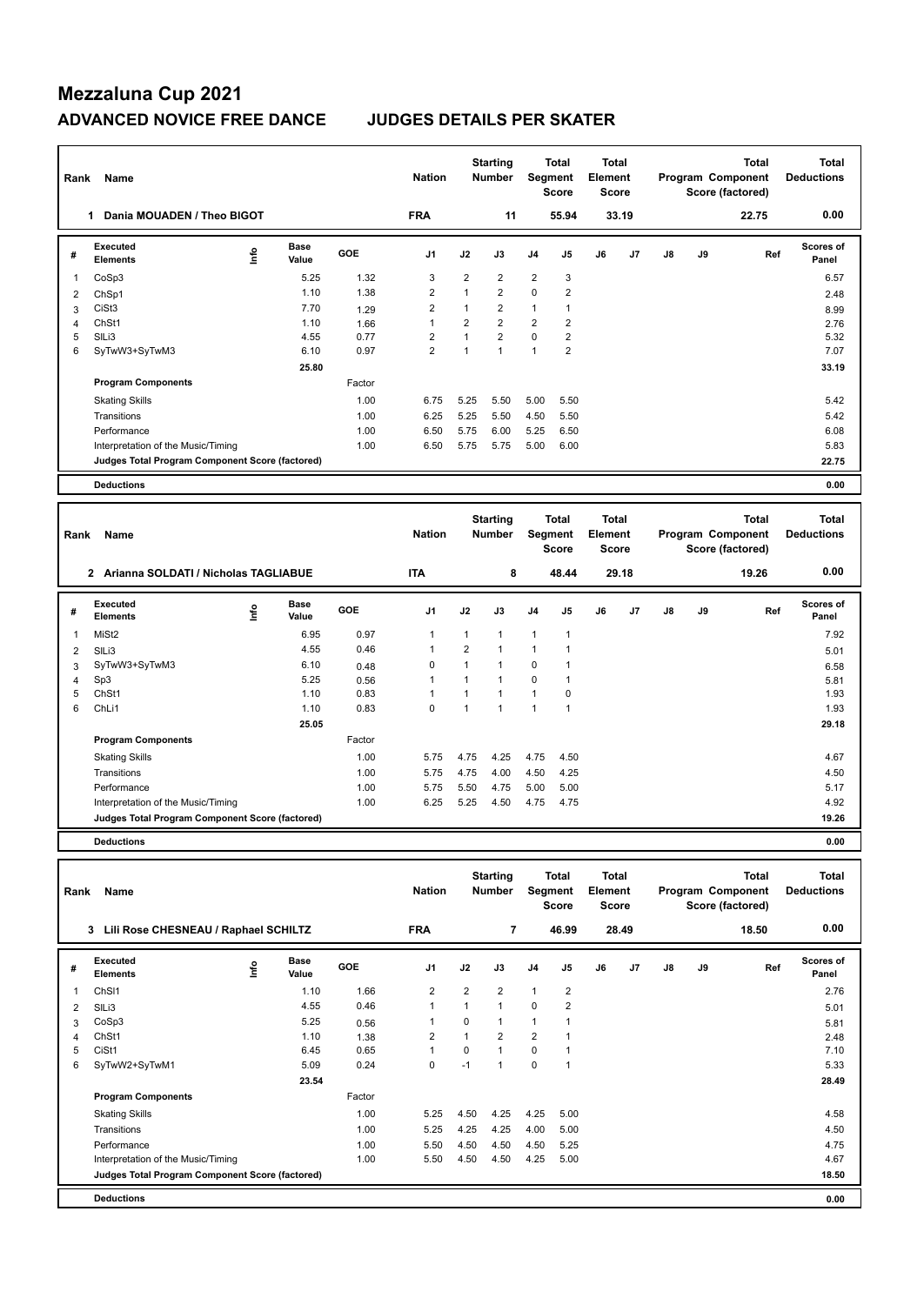| Rank                    | Name                                            |                                  |               |            | <b>Nation</b>   |                | <b>Starting</b><br>Number |                | <b>Total</b><br>Segment<br><b>Score</b> | <b>Total</b><br>Element<br><b>Score</b> |       |                   |                   | <b>Total</b><br>Program Component<br>Score (factored) | <b>Total</b><br><b>Deductions</b> |
|-------------------------|-------------------------------------------------|----------------------------------|---------------|------------|-----------------|----------------|---------------------------|----------------|-----------------------------------------|-----------------------------------------|-------|-------------------|-------------------|-------------------------------------------------------|-----------------------------------|
|                         | 4 Elisabeth HAVERS / Leo HAVERS                 |                                  |               |            | <b>AUT</b>      |                | 9                         |                | 42.58                                   |                                         | 24.66 |                   |                   | 17.92                                                 | 0.00                              |
| #                       | <b>Executed</b><br>Elements                     | $\mathop{\mathsf{Int}}\nolimits$ | Base<br>Value | GOE        | J <sub>1</sub>  | J2             | J3                        | J4             | J5                                      | J6                                      | J7    | J8                | J9                | Ref                                                   | Scores of<br>Panel                |
| 1                       | CoSp3                                           |                                  | 5.25          | 0.56       | $\mathbf{1}$    | $\mathbf{1}$   | $\mathbf{1}$              | 1              | $\mathbf{1}$                            |                                         |       |                   |                   |                                                       | 5.81                              |
| $\overline{2}$          | SILi3                                           |                                  | 4.55          | 0.15       | $\mathbf 0$     | $\mathbf 0$    | $\mathbf 0$               | $\mathbf{1}$   | $\overline{2}$                          |                                         |       |                   |                   |                                                       | 4.70                              |
| 3                       | DiSt <sub>2</sub>                               |                                  | 6.95          | 0.00       | $\mathbf 0$     | $\mathbf 0$    | $\mathbf 0$               | 0              | $\mathbf 0$                             |                                         |       |                   |                   |                                                       | 6.95                              |
| $\overline{\mathbf{4}}$ | SyTwW2+SyTwM3                                   |                                  | 5.72          | $-0.72$    | $-1$            | $-1$           | $-1$                      | $-2$           | $-1$                                    |                                         |       |                   |                   |                                                       | 5.00                              |
| 5                       | ChSt1                                           |                                  | 1.10          | 0.00       | $\mathbf 0$     | $\mathbf 0$    | $\mathbf 0$               | 0              | $\mathbf{1}$                            |                                         |       |                   |                   |                                                       | 1.10                              |
| 6                       | ChLi1                                           |                                  | 1.10          | 0.00       | $\mathbf 0$     | $\pmb{0}$      | $-1$                      | 0              | $\pmb{0}$                               |                                         |       |                   |                   |                                                       | 1.10                              |
|                         |                                                 |                                  | 24.67         |            |                 |                |                           |                |                                         |                                         |       |                   |                   |                                                       | 24.66                             |
|                         | <b>Program Components</b>                       |                                  |               | Factor     |                 |                |                           |                |                                         |                                         |       |                   |                   |                                                       |                                   |
|                         | <b>Skating Skills</b>                           |                                  |               | 1.00       | 4.75            | 4.50           | 4.25                      | 4.50           | 4.50                                    |                                         |       |                   |                   |                                                       | 4.50                              |
|                         | Transitions                                     |                                  |               | 1.00       | 4.50            | 4.50           | 4.00                      | 4.00           | 4.50                                    |                                         |       |                   |                   |                                                       | 4.33                              |
|                         | Performance                                     |                                  |               | 1.00       | 4.75            | 4.50           | 4.25                      | 4.75           | 4.75                                    |                                         |       |                   |                   |                                                       | 4.67                              |
|                         | Interpretation of the Music/Timing              |                                  |               | 1.00       | 4.50            | 4.75           | 4.00                      | 4.25           | 4.50                                    |                                         |       |                   |                   |                                                       | 4.42                              |
|                         | Judges Total Program Component Score (factored) |                                  |               |            |                 |                |                           |                |                                         |                                         |       |                   |                   |                                                       | 17.92                             |
|                         | <b>Deductions</b>                               |                                  |               |            |                 |                |                           |                |                                         |                                         |       |                   |                   |                                                       | 0.00                              |
|                         |                                                 |                                  |               |            |                 |                |                           |                |                                         |                                         |       |                   |                   |                                                       |                                   |
|                         |                                                 |                                  |               |            | <b>Starting</b> |                | <b>Total</b>              | <b>Total</b>   |                                         |                                         |       | <b>Total</b>      | <b>Total</b>      |                                                       |                                   |
| Rank                    | Name                                            |                                  | <b>Nation</b> |            | <b>Number</b>   |                | <b>Segment</b>            | <b>Element</b> |                                         |                                         |       | Program Component | <b>Deductions</b> |                                                       |                                   |
|                         |                                                 |                                  |               |            |                 |                |                           |                | <b>Score</b>                            | <b>Score</b>                            |       |                   |                   | Score (factored)                                      |                                   |
|                         | 5 Natali BLAASOVA / Filip BLAAS                 |                                  |               |            | <b>CZE</b>      |                | 6                         |                | 41.88                                   |                                         | 24.97 |                   |                   | 16.91                                                 | 0.00                              |
|                         |                                                 |                                  |               |            |                 |                |                           |                |                                         |                                         |       |                   |                   |                                                       |                                   |
| #                       | <b>Executed</b>                                 | lnfo                             | <b>Base</b>   | <b>GOE</b> | J <sub>1</sub>  | J2             | J3                        | J4             | J5                                      | J6                                      | J7    | J8                | J9                | Ref                                                   | <b>Scores of</b>                  |
|                         | <b>Elements</b>                                 |                                  | Value         |            |                 |                |                           |                |                                         |                                         |       |                   |                   |                                                       | Panel                             |
| 1                       | SILi2                                           |                                  | 3.80          | 0.92       | $\mathbf{1}$    | $\overline{2}$ | $\overline{2}$            | $\overline{2}$ | $\overline{2}$                          |                                         |       |                   |                   |                                                       | 4.72                              |
| $\overline{c}$          | SyTwW3+SyTwM2                                   |                                  | 5.72          | 0.24       | $\mathbf 0$     | $\pmb{0}$      | $\mathbf{1}$              | 0              | $\mathbf{1}$                            |                                         |       |                   |                   |                                                       | 5.96                              |
| 3                       | CiSt1                                           |                                  | 6.45          | 0.32       | $\mathbf 0$     | $\pmb{0}$      | $\mathbf{1}$              | 0              | 1                                       |                                         |       |                   |                   |                                                       | 6.77                              |
| $\overline{4}$          | CoSp1                                           |                                  | 3.75          | 0.19       | $-1$            | $\mathbf 0$    | $\mathbf{1}$              | 0              | $\mathbf{1}$                            |                                         |       |                   |                   |                                                       | 3.94                              |
| 5                       | ChSt1                                           |                                  | 1.10          | 0.55       | $\mathbf 0$     | $\mathbf{1}$   | $\mathbf 0$               | $\mathbf{1}$   | $\mathbf{1}$                            |                                         |       |                   |                   |                                                       | 1.65                              |
| 6                       | ChLi1                                           |                                  | 1.10          | 0.83       | $-1$            | $\mathbf{1}$   | $\mathbf{1}$              | $\mathbf{1}$   | $\mathbf{1}$                            |                                         |       |                   |                   |                                                       | 1.93                              |
|                         |                                                 |                                  | 21.92         |            |                 |                |                           |                |                                         |                                         |       |                   |                   |                                                       | 24.97                             |
|                         | <b>Program Components</b>                       |                                  |               | Factor     |                 |                |                           |                |                                         |                                         |       |                   |                   |                                                       |                                   |
|                         | <b>Skating Skills</b>                           |                                  |               | 1.00       | 4.25            | 4.50           | 4.25                      | 3.75           | 4.50                                    |                                         |       |                   |                   |                                                       | 4.33                              |
|                         | Transitions                                     |                                  |               | 1.00       | 4.00            | 4.25           | 4.00                      | 3.50           | 4.25                                    |                                         |       |                   |                   |                                                       | 4.08                              |
|                         | Performance                                     |                                  |               | 1.00       | 4.00            | 4.00           | 4.50                      | 4.00           | 4.50                                    |                                         |       |                   |                   |                                                       | 4.17                              |
|                         | Interpretation of the Music/Timing              |                                  |               | 1.00       | 4.25            | 4.50           | 4.25                      | 3.75           | 4.50                                    |                                         |       |                   |                   |                                                       | 4.33                              |
|                         | Judges Total Program Component Score (factored) |                                  |               |            |                 |                |                           |                |                                         |                                         |       |                   |                   |                                                       | 16.91                             |
|                         | <b>Deductions</b>                               |                                  |               |            |                 |                |                           |                |                                         |                                         |       |                   |                   |                                                       | 0.00                              |
|                         | Music requirements violation:                   |                                  | $(1$ of 6)    |            |                 |                |                           |                |                                         |                                         |       |                   |                   |                                                       |                                   |
|                         |                                                 |                                  |               |            |                 |                |                           |                |                                         |                                         |       |                   |                   |                                                       |                                   |
|                         |                                                 |                                  |               |            |                 |                | <b>Starting</b>           |                | <b>Total</b>                            | <b>Total</b>                            |       |                   |                   | <b>Total</b>                                          | <b>Total</b>                      |
| Rank                    | Name                                            |                                  |               |            | <b>Nation</b>   |                | <b>Number</b>             |                | Segment<br>0.000                        | Element<br>0.000                        |       |                   |                   | Program Component<br>Coore (footorod)                 | <b>Deductions</b>                 |

|   |                                                 |      |                      |            |                |      | Score               |                |                | <b>Score</b> |    |    |    | Score (factored) |                           |
|---|-------------------------------------------------|------|----------------------|------------|----------------|------|---------------------|----------------|----------------|--------------|----|----|----|------------------|---------------------------|
|   | Savenna PACHE / Jonathan HORMANN<br>6           |      |                      |            | <b>GER</b>     |      | 5<br>38.04<br>23.37 |                | 14.67          | 0.00         |    |    |    |                  |                           |
| # | Executed<br><b>Elements</b>                     | ١nto | <b>Base</b><br>Value | <b>GOE</b> | J <sub>1</sub> | J2   | J3                  | J <sub>4</sub> | J5             | J6           | J7 | J8 | J9 | Ref              | <b>Scores of</b><br>Panel |
| 1 | SILi3                                           |      | 4.55                 | 0.46       | 1              | 1    | $\mathbf{1}$        | $\mathbf 0$    | 1              |              |    |    |    |                  | 5.01                      |
| 2 | MiSt <sub>2</sub>                               |      | 6.95                 | $-0.65$    | 0              | $-1$ | $\mathbf 0$         | $-1$           | $-1$           |              |    |    |    |                  | 6.30                      |
| 3 | ChSt1                                           |      | 1.10                 | 0.83       | 1              | 1    | $\mathbf{1}$        | $\mathbf{1}$   | $\overline{1}$ |              |    |    |    |                  | 1.93                      |
| 4 | SyTwW3+SyTwM3                                   |      | 6.10                 | $-0.48$    | 0              | $-1$ | 0                   | $-1$           | $-1$           |              |    |    |    |                  | 5.62                      |
| 5 | ChS <sub>11</sub>                               |      | 1.10                 | $-0.15$    | $-1$           | $-1$ | $\Omega$            | $\mathbf 0$    | $-1$           |              |    |    |    |                  | 0.95                      |
| 6 | CoSp1                                           |      | 3.75                 | $-0.19$    | 0              | $-1$ | 0                   | $\mathbf 0$    | $-2$           |              |    |    |    |                  | 3.56                      |
|   |                                                 |      | 23.55                |            |                |      |                     |                |                |              |    |    |    |                  | 23.37                     |
|   | <b>Program Components</b>                       |      |                      | Factor     |                |      |                     |                |                |              |    |    |    |                  |                           |
|   | <b>Skating Skills</b>                           |      |                      | 1.00       | 3.75           | 3.75 | 3.75                | 3.50           | 3.50           |              |    |    |    |                  | 3.67                      |
|   | Transitions                                     |      |                      | 1.00       | 3.50           | 3.50 | 3.50                | 3.25           | 3.50           |              |    |    |    |                  | 3.50                      |
|   | Performance                                     |      |                      | 1.00       | 3.75           | 3.75 | 4.00                | 3.75           | 4.00           |              |    |    |    |                  | 3.83                      |
|   | Interpretation of the Music/Timing              |      |                      | 1.00       | 3.50           | 3.75 | 3.75                | 3.50           | 3.75           |              |    |    |    |                  | 3.67                      |
|   | Judges Total Program Component Score (factored) |      |                      |            |                |      |                     |                |                |              |    |    |    |                  | 14.67                     |
|   | <b>Deductions</b>                               |      |                      |            |                |      |                     |                |                |              |    |    |    |                  | 0.00                      |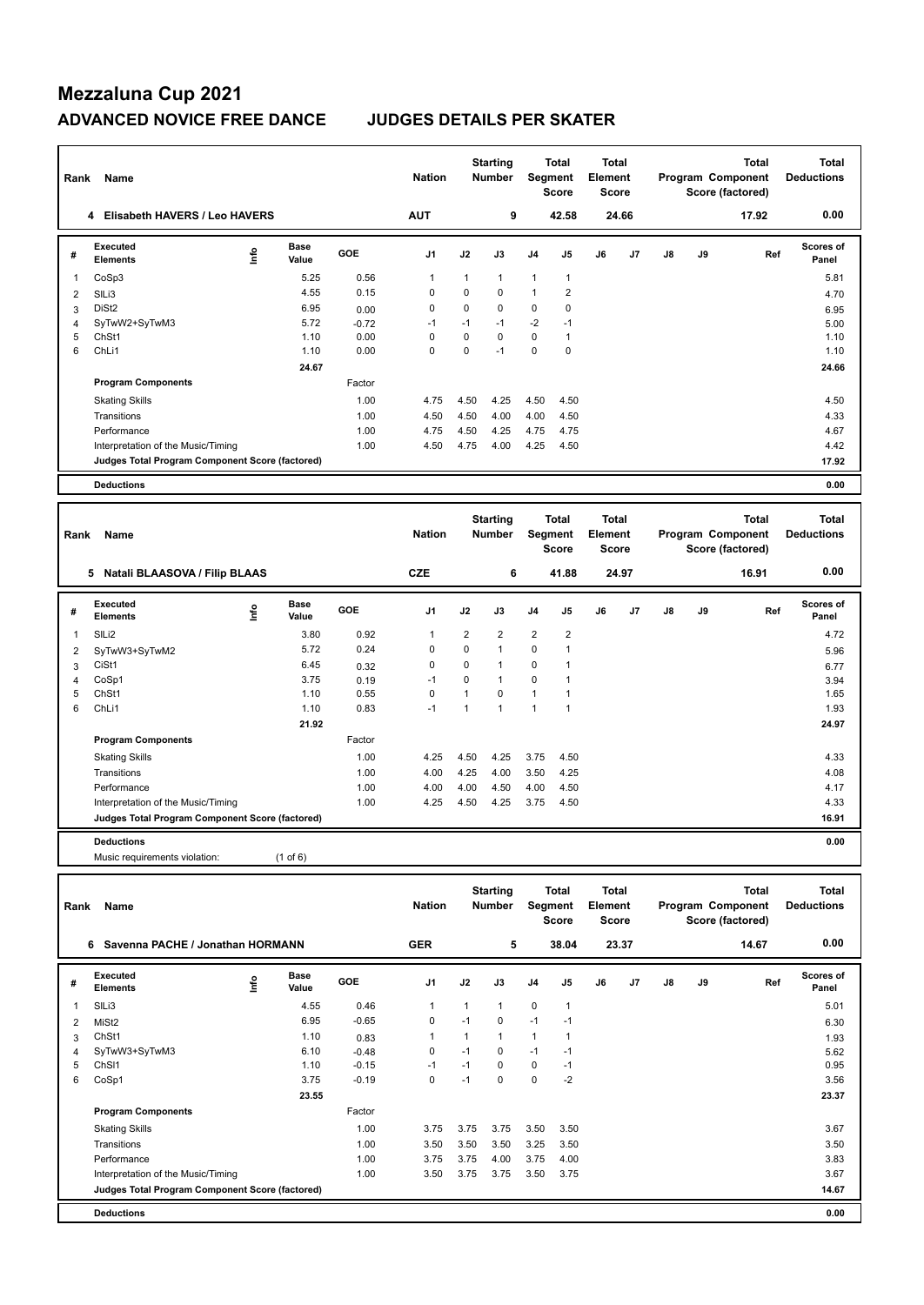| Rank           | Name                                            |      |                      |            | <b>Nation</b>  |              | <b>Starting</b><br><b>Number</b> |                | <b>Total</b><br><b>Segment</b><br><b>Score</b> | <b>Total</b><br>Element<br><b>Score</b> |       |               | Program Component<br>Score (factored) | <b>Total</b><br><b>Deductions</b>                     |                                   |
|----------------|-------------------------------------------------|------|----------------------|------------|----------------|--------------|----------------------------------|----------------|------------------------------------------------|-----------------------------------------|-------|---------------|---------------------------------------|-------------------------------------------------------|-----------------------------------|
|                | 7 Irene BARRERI / Alessandro DI GIORGIO         |      |                      |            | <b>ITA</b>     |              | 3                                |                | 37.42                                          |                                         | 23.92 |               |                                       | 13.50                                                 | 0.00                              |
| #              | Executed<br><b>Elements</b>                     | ١nfo | <b>Base</b><br>Value | GOE        | J <sub>1</sub> | J2           | J3                               | J4             | J5                                             | J6                                      | J7    | $\mathsf{J}8$ | J9                                    | Ref                                                   | <b>Scores of</b><br>Panel         |
| $\overline{1}$ | SILi3                                           |      | 4.55                 | 0.00       | 0              | 0            | 0                                | $-1$           | $\mathbf{1}$                                   |                                         |       |               |                                       |                                                       | 4.55                              |
| 2              | SyTwW3+SyTwM2                                   |      | 5.72                 | $-0.48$    | $-1$           | $-1$         | $\Omega$                         | $-1$           | 0                                              |                                         |       |               |                                       |                                                       | 5.24                              |
| 3              | ChSt1                                           |      | 1.10                 | 0.00       | $\mathbf 0$    | $\mathbf 0$  | $\Omega$                         | $\mathbf{1}$   | 0                                              |                                         |       |               |                                       |                                                       | 1.10                              |
| $\overline{4}$ | ChSp1                                           |      | 1.10                 | 0.55       | 0              | 0            | 1                                | $\mathbf{1}$   | 1                                              |                                         |       |               |                                       |                                                       | 1.65                              |
| 5              | DiSt1                                           |      | 6.45                 | $-0.32$    | $-1$           | $-1$         | $\Omega$                         | $\mathbf 0$    | 0                                              |                                         |       |               |                                       |                                                       | 6.13                              |
| 6              | CoSp3                                           |      | 5.25                 | 0.00       | $\mathbf 0$    | $\mathbf 0$  | $\mathbf 0$                      | $\mathbf 0$    | $\mathbf 0$                                    |                                         |       |               |                                       |                                                       | 5.25                              |
|                |                                                 |      | 24.17                |            |                |              |                                  |                |                                                |                                         |       |               |                                       |                                                       | 23.92                             |
|                | <b>Program Components</b>                       |      |                      | Factor     |                |              |                                  |                |                                                |                                         |       |               |                                       |                                                       |                                   |
|                | <b>Skating Skills</b>                           |      |                      | 1.00       | 3.00           | 3.50         | 3.50                             | 3.25           | 4.00                                           |                                         |       |               |                                       |                                                       | 3.42                              |
|                | Transitions                                     |      |                      | 1.00       | 3.00           | 3.00         | 3.25                             | 3.00           | 4.00                                           |                                         |       |               |                                       |                                                       | 3.08                              |
|                | Performance                                     |      |                      | 1.00       | 3.00           | 3.25         | 3.75                             | 3.50           | 4.25                                           |                                         |       |               |                                       |                                                       | 3.50                              |
|                | Interpretation of the Music/Timing              |      |                      | 1.00       | 3.50           | 3.25         | 3.75                             | 3.25           | 4.00                                           |                                         |       |               |                                       |                                                       | 3.50                              |
|                | Judges Total Program Component Score (factored) |      |                      |            |                |              |                                  |                |                                                |                                         |       |               |                                       |                                                       | 13.50                             |
|                |                                                 |      |                      |            |                |              |                                  |                |                                                |                                         |       |               |                                       |                                                       |                                   |
|                | <b>Deductions</b>                               |      |                      |            |                |              |                                  |                |                                                |                                         |       |               |                                       |                                                       | 0.00                              |
| Rank           | Name                                            |      |                      |            | <b>Nation</b>  |              | <b>Starting</b><br><b>Number</b> |                | <b>Total</b><br><b>Segment</b><br><b>Score</b> | <b>Total</b><br>Element<br><b>Score</b> |       |               |                                       | <b>Total</b><br>Program Component<br>Score (factored) | <b>Total</b><br><b>Deductions</b> |
|                | Alexia KRUK / Jan EISENHABER<br>8               |      |                      |            | <b>GER</b>     |              | 10                               |                | 36.15                                          |                                         | 20.40 |               |                                       | 17.25                                                 | $-1.50$                           |
| #              | Executed<br><b>Elements</b>                     | lnfo | <b>Base</b><br>Value | <b>GOE</b> | J <sub>1</sub> | J2           | J3                               | J <sub>4</sub> | J <sub>5</sub>                                 | J6                                      | J7    | $\mathsf{J}8$ | J9                                    | Ref                                                   | <b>Scores of</b><br>Panel         |
| 1              | SyTwW1+SyTwM3                                   | F    | 5.47                 | $-3.39$    | $-4$           | $-4$         | -5                               | $-5$           | -5                                             |                                         |       |               |                                       |                                                       | 2.08                              |
| 2              | SIL <sub>i3</sub>                               |      | 4.55                 | 0.61       | $\overline{2}$ | $\mathbf{1}$ | $\mathbf{1}$                     | $\overline{2}$ | $\mathbf{1}$                                   |                                         |       |               |                                       |                                                       | 5.16                              |

 SlLi3 4.55 0.61 2 1 1 2 1 5.16 DiSt2 F 6.95 -2.90 -3 -3 -3 -4 -3 4.05 CoSp3 5.25 0.00 0 1 -1 0 0 5.25 ChSt1 1.10 0.83 1 1 1 1 0 1.93 ChLi1 1.10 0.83 1 1 1 1 1 1.93

Skating Skills 5.50 4.75 4.25 3.75 3.50 1.00 4.25

Transitions 1.00 6.00 4.50 4.25 4.00 4.50 4.42 Performance 2.00 4.75 4.00 4.75 4.00 4.25 4.00 4.25 4.00 2.75 4.08 4.08 Interpretation of the Music/Timing 1.00 5.50 4.50 4.50 3.75 4.50

**Deductions** Falls: -1.50 **-1.50 Judges Total Program Component Score (factored) 17.25**

Factor

 **24.42 20.40**

 $F$  Fall

**Program Components** 

| Rank | Name<br>Ludovica FALCONE / Federico ROTASPERTI<br>9 |   | <b>Nation</b><br><b>ITA</b> |         | <b>Starting</b><br><b>Number</b><br>4 | Segment  | <b>Total</b><br><b>Score</b><br>33.51 | <b>Total</b><br>Element<br><b>Score</b> | 20.42          |    |                | <b>Total</b><br>Program Component<br>Score (factored)<br>13.09 | <b>Total</b><br><b>Deductions</b><br>0.00 |     |                           |
|------|-----------------------------------------------------|---|-----------------------------|---------|---------------------------------------|----------|---------------------------------------|-----------------------------------------|----------------|----|----------------|----------------------------------------------------------------|-------------------------------------------|-----|---------------------------|
|      |                                                     |   |                             |         |                                       |          |                                       |                                         |                |    |                |                                                                |                                           |     |                           |
| #    | Executed<br><b>Elements</b>                         | ۴ | <b>Base</b><br>Value        | GOE     | J <sub>1</sub>                        | J2       | J3                                    | J <sub>4</sub>                          | J <sub>5</sub> | J6 | J <sub>7</sub> | J8                                                             | J9                                        | Ref | <b>Scores of</b><br>Panel |
| 1    | SyTwW3+SyTwM2                                       |   | 5.72                        | $-0.72$ | $-1$                                  | $-2$     | $-1$                                  | $-1$                                    | $-1$           |    |                |                                                                |                                           |     | 5.00                      |
| 2    | DiSt1                                               |   | 6.45                        | $-0.97$ | $-1$                                  | $-2$     | $-1$                                  | $\mathbf 0$                             | $-1$           |    |                |                                                                |                                           |     | 5.48                      |
| 3    | CuLi3                                               |   | 4.55                        | 0.15    | 0                                     | $\Omega$ | 1                                     | $\mathbf 0$                             | $\overline{1}$ |    |                |                                                                |                                           |     | 4.70                      |
| 4    | ChSt1                                               |   | 1.10                        | 0.00    | 0                                     | 0        | 0                                     | 0                                       | $-3$           |    |                |                                                                |                                           |     | 1.10                      |
| 5    | Sp1                                                 |   | 3.75                        | $-0.56$ | $-1$                                  | $-1$     | $-1$                                  | $-1$                                    | $-2$           |    |                |                                                                |                                           |     | 3.19                      |
| 6    | ChL <sub>i1</sub>                                   |   | 1.10                        | $-0.15$ | $-2$                                  | 0        | $-1$                                  | 0                                       | $-1$           |    |                |                                                                |                                           |     | 0.95                      |
|      |                                                     |   | 22.67                       |         |                                       |          |                                       |                                         |                |    |                |                                                                |                                           |     | 20.42                     |
|      | <b>Program Components</b>                           |   |                             | Factor  |                                       |          |                                       |                                         |                |    |                |                                                                |                                           |     |                           |
|      | <b>Skating Skills</b>                               |   |                             | 1.00    | 3.50                                  | 3.25     | 3.50                                  | 3.25                                    | 3.50           |    |                |                                                                |                                           |     | 3.42                      |
|      | Transitions                                         |   |                             | 1.00    | 3.25                                  | 3.00     | 3.25                                  | 3.00                                    | 3.25           |    |                |                                                                |                                           |     | 3.17                      |
|      | Performance                                         |   |                             | 1.00    | 3.00                                  | 3.00     | 3.50                                  | 3.50                                    | 3.50           |    |                |                                                                |                                           |     | 3.33                      |
|      | Interpretation of the Music/Timing                  |   |                             | 1.00    | 3.00                                  | 3.25     | 3.25                                  | 3.25                                    | 2.75           |    |                |                                                                |                                           |     | 3.17                      |
|      | Judges Total Program Component Score (factored)     |   |                             |         |                                       |          |                                       |                                         |                |    |                |                                                                |                                           |     | 13.09                     |
|      | <b>Deductions</b>                                   |   |                             |         |                                       |          |                                       |                                         |                |    |                |                                                                |                                           |     | 0.00                      |